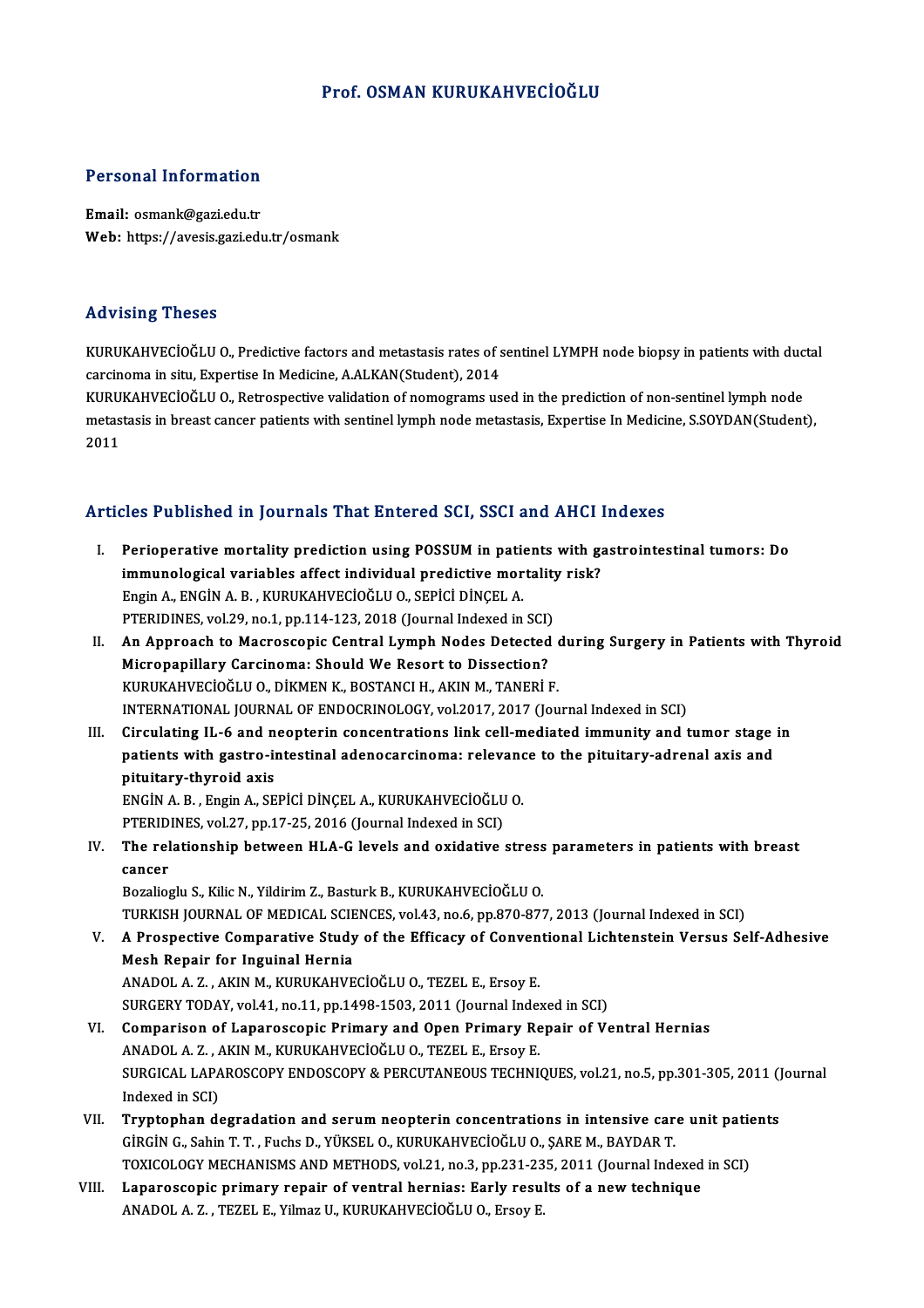SURGERY TODAY, vol.40, no.1, pp.88-91, 2010 (Journal Indexed in SCI)

- IX. The importance of serumalbumin and homocystein in earlier response to graded surgical trauma SURGERY TODAY, vol.40, no.1, pp.88-91, 2010 (Journal Indexed The importance of serum albumin and homocystein in experience and the series of serum albumin and homocystein in experience and the series of series of series  $\$ TURKISH JOURNAL OF BIOCHEMISTRY-TURK BIYOKIMYA DERGISI, vol.35, no.2, pp.75-80, 2010 (Journal Indexed<br>in SCI) Engin A<br>TURKIS<br>in SCI)<br>Phyllo
- X. Phyllodes tumor of the breast; a case series

in SCI)<br><mark>Phyllodes tumor of the breast; a case series</mark><br>AKIN M., Irkorucu O., Koksal H., IŞIK GÖNÜL İ., GÜLTEKİN S., KURUKAHVECİOĞLU O., ANADOL A. Z. , Tekin E.<br>PRATISLAVA MEDICAL JOURNAL PRATISLAVSKE LEKARSKE LISTV, vol 11 BRATISLAVA MEDICAL JOURNAL-BRATISLAVSKE LEKARSKE LISTY, vol.111, no.5, pp.271-274, 2010 (Journal Indexed in SCI) AKIN M., Irkoru<br>BRATISLAVA M<br>Indexed in SCI)<br>Neontorin as 4

- XI. Neopterin as a prognostic biomarker in intensive care unit patients Indexed in SCI)<br><mark>Neopterin as a prognostic biomarker in intensive care unit patients</mark><br>BAYDAR T., YÜKSEL O., Sahin T. T. , DİKMEN K., GİRGİN G., Sipahi H., KURUKAHVECİOĞLU O., BOSTANCI H., ŞARE M.<br>JOUPMAL OE CPITICAL GARE v Neopterin as a prognostic biomarker in intensive care unit patients<br>BAYDAR T., YÜKSEL O., Sahin T. T. , DİKMEN K., GİRGİN G., Sipahi H., KURUKAHVECİOĞ<br>JOURNAL OF CRITICAL CARE, vol.24, no.3, pp.318-321, 2009 (Journal Index JOURNAL OF CRITICAL CARE, vol.24, no.3, pp.318-321, 2009 (Journal Indexed in SCI)<br>XII. The Value of Breast Ductoscopy in Radiologically Negative Spontaneous/Persistent Nipple Discharge
- JOURNAL OF CRITICAL CARE, vol.24, no.3, pp.318-321, 2009 (Journal Indexed in SCI)<br>The Value of Breast Ductoscopy in Radiologically Negative Spontaneous/Persis<br>Tekin E., AKIN M., KURUKAHVECİOĞLU O., Tezcaner T., Gulen M., A The Value of Breast Ductoscopy in Radiologically Negative Sponta<br>Tekin E., AKIN M., KURUKAHVECİOĞLU O., Tezcaner T., Gulen M., ANADOL A<br>BREAST JOURNAL, vol.15, no.4, pp.329-332, 2009 (Journal Indexed in SCI)<br>Analysis of su Tekin E., AKIN M., KURUKAHVECİOĞLU O., Tezcaner T., Gulen M., ANADOL A. Z. , TANERİ F.<br>BREAST JOURNAL, vol.15, no.4, pp.329-332, 2009 (Journal Indexed in SCI)<br>XIII. Analysis of surgical complications of thyroid diseases: r
- BREAST JOURNAL, vol.15, no.4, pp.329-332, 2009 (Journal Indexed in SCI)<br>Analysis of surgical complications of thyroid diseases: results of a single institution BRATISLAVA MEDICAL JOURNAL-BRATISLAVSKE LEKARSKE LISTY, vol.110, no.1, pp.27-30, 2009 (Journal Indexed in SCI) AKIN M., KURUKAHVECİOĞLU O., ANADOL A.Z., YÜKSEL O., TANERİ F. BRATISLAVA MEDICAL JOURNAL-BRATISLAVSKE LEKARSKE LISTY, vol.110, no.1, pp.27-30, 2009 (Journal<br>Indexed in SCI)<br>XIV. Preoperative detection of parathyroid adenomas with Tc-99m MIBI and Tc-99m pertechnetate<br>contigranty: bist
- Indexed in SCI)<br>Preoperative detection of parathyroid adenomas with Tc-99m MIBI and Tc-99m perte<br>scintigraphy: histopathological and biochemical correlation with Tc-99m MIBI uptake<br>AKIN M. Atassisci<sup>n</sup> I. KUBUKAHVECIOČI U. Preoperative detection of parathyroid adenomas with Tc-99m MIBI and Tc-99m pertechn<br>scintigraphy: histopathological and biochemical correlation with Tc-99m MIBI uptake<br>AKIN M., Atasever T., KURUKAHVECİOĞLU O., Dogan M., Go scintigraphy: histopathological and biochemical correlation with Tc-99m MIBI uptake<br>AKIN M., Atasever T., KURUKAHVECİOĞLU O., Dogan M., Gokaslan D., POYRAZ A., Koksal H., TANERİ F.<br>BRATISLAVA MEDICAL JOURNAL-BRATISLAVSKE L AKIN M., Atasev<br>BRATISLAVA M<br>Indexed in SCI)<br>The protective BRATISLAVA MEDICAL JOURNAL-BRATISLAVSKE LEKARSKE LISTY, vol.110, no.3, pp.166-169, 2009 (Jo<br>Indexed in SCI)<br>XV. The protective role of anandamide in mesenteric ischemia reperfusion injury in guinea pig<br>Vusifreds K. AKIN M.
- Indexed in SCI)<br>The protective role of anandamide in mesenteric ischemia reperfusion injury in guinea pig<br>Yusifzade K., AKIN M., Isikgonul I., GÜLBAHAR Ö., ANADOL A. Z. , KURUKAHVECİOĞLU O., Ercan S., ŞARE M.<br>PRATISLAVA ME The protective role of anandamide in mesenteric ischemia reperfusion injury in guinea pig<br>Yusifzade K., AKIN M., Isikgonul I., GÜLBAHAR Ö., ANADOL A. Z., KURUKAHVECİOĞLU O., Ercan S., ŞARE M.<br>BRATISLAVA MEDICAL JOURNAL-BRA Yusifzade K., AK<br>BRATISLAVA M<br>Indexed in SCI)<br>Intermittent n BRATISLAVA MEDICAL JOURNAL-BRATISLAVSKE LEKARSKE LISTY, vol.110, no.7, pp.379-384, 2009 (Journ<br>Indexed in SCI)<br>XVI. Intermittent pneumatic sequential compression of the lower extremities restores the cerebral<br>awgree estima
- Indexed in SCI)<br>Intermittent pneumatic sequential compression of the lo<br>oxygen saturation during laparoscopic cholecystectomy<br>KURUKAHVECIOČLU O, SARE M, KARAMERCAN A, Gunardin P Intermittent pneumatic sequential compression of the lower extremities re<br>oxygen saturation during laparoscopic cholecystectomy<br>KURUKAHVECİOĞLU O., ŞARE M., KARAMERCAN A., Gunaydin B., Anadol Z., TEZEL E.<br>SURCICAL ENDOSCOP oxygen saturation during laparoscopic cholecystectomy<br>KURUKAHVECİOĞLU O., ŞARE M., KARAMERCAN A., Gunaydin B., Anadol Z., TEZEL E.<br>SURGICAL ENDOSCOPY AND OTHER INTERVENTIONAL TECHNIQUES, vol.22, no.4, pp.907-911, 2008 (Jou KURUKAHVECIO<br>SURGICAL ENDO<br>Indexed in SCI)<br>Retronatel tu SURGICAL ENDOSCOPY AND OTHER IN<br>Indexed in SCI)<br>XVII. Retrorectal tumors: A case series<br>Montos B. B. KUBUKAHVECIOČI U.O.
- Indexed in SCI)<br>Retrorectal tumors: A case series<br>Mentes B. B. , KURUKAHVECİOĞLU O., Ege B., KARAMERCAN A., LEVENTOĞLU Ö. S. , Yazicioglu O., Oguz M.<br>TURKISH JOURNAL OF CASTROENTEROLOGY vel 19. ns.1. nn.49.44.2008 (Jaurnal Retrorectal tumors: A case series<br>Mentes B. B. , KURUKAHVECİOĞLU O., Ege B., KARAMERCAN A., LEVENTOĞLU Ö. S. , Yazicioglu O., Og<br>TURKISH JOURNAL OF GASTROENTEROLOGY, vol.19, no.1, pp.40-44, 2008 (Journal Indexed in SCI)<br>As TURKISH JOURNAL OF GASTROENTEROLOGY, vol.19, no.1, pp.40-44, 2008 (Journal Indexed in SCI)<br>XVIII. Acute hemiscrotum due to inguinoscrotal Littre hernia: a case report
- AKIN M., KURUKAHVECİOĞLU O., Tezcaner T., ANADOL A.Z., Onur K. Acute hemiscrotum due to inguinoscrotal Littre hernia: a case report<br>AKIN M., KURUKAHVECİOĞLU O., Tezcaner T., ANADOL A. Z. , Onur K.<br>American Journal of Emergency Medicine, vol.26, no.8, 2008 (Journal Indexed in SCI Expan AKIN M., KURUKAHVECİOĞLU O., Tezcaner T., ANADOL A. Z. , Onur K.<br>American Journal of Emergency Medicine, vol.26, no.8, 2008 (Journal Indexed in !<br>XIX. Infliximab "TNF-alpha antagonist" decreases intraabdominal adhesions<br>KU
- American Journal of Emergency Medicine, vol.26, no.8, 2008 (Journal Indexed in SCI Expanded)<br>Infliximab "TNF-alpha antagonist" decreases intraabdominal adhesions<br>KURUKAHVECİOĞLU O., Koksa H., GÜLBAHAR Ö., ERDEM O. A. , Eng Infliximab "TNF-alpha antagonist" decreases intraabdominal adhesions<br>KURUKAHVECİOĞLU O., Koksa H., GÜLBAHAR Ö., ERDEM O. A. , Engin D., Yazicioglu O., K<br>SAUDI MEDICAL JOURNAL, vol.28, no.12, pp.1830-1835, 2007 (Journal Ind SAUDI MEDICAL JOURNAL, vol.28, no.12, pp.1830-1835, 2007 (Journal Indexed in SCI)<br>Articles Published in Other Journals

- rticles Published in Other Journals<br>I. Does Venipuncture Increase Lymphedema by Triggering Inflammation or Infection? An Experimental<br>Robbit For Lymphedema Medel Study Res I denence in Strei Journals<br>Does Venipuncture Increase Lymphed<br>Rabbit Ear Lymphedema Model Study<br>ÖZDEMIR K. CITAKER S. KURUKAHVECIOČ Does Venipuncture Increase Lymphedema by Triggering Inflammation or Infection? An Exper<br>Rabbit Ear Lymphedema Model Study<br>ÖZDEMİR K., ÇITAKER S., KURUKAHVECİOĞLU O., KESER İ., DİKER F. Ş. , UYAR GÖÇÜN F. P. , GÜLBAHAR Ö.<br>L Rabbit Ear Lymphedema Model Study<br>ÖZDEMİR K., ÇITAKER S., KURUKAHVECİOĞLU O., KESER İ., DİKER F. Ş. , UYAR GÖÇÜN F<br>LYMPHATIC RESEARCH AND BIOLOGY, 2022 (Refereed Journals of Other Institutions)<br>Seapular dyekinesis in patie LYMPHATIC RESEARCH AND BIOLOGY, 2022 (Refereed Journals of Other Institutions)<br>II. Scapular dyskinesis in patients with breast cancer
-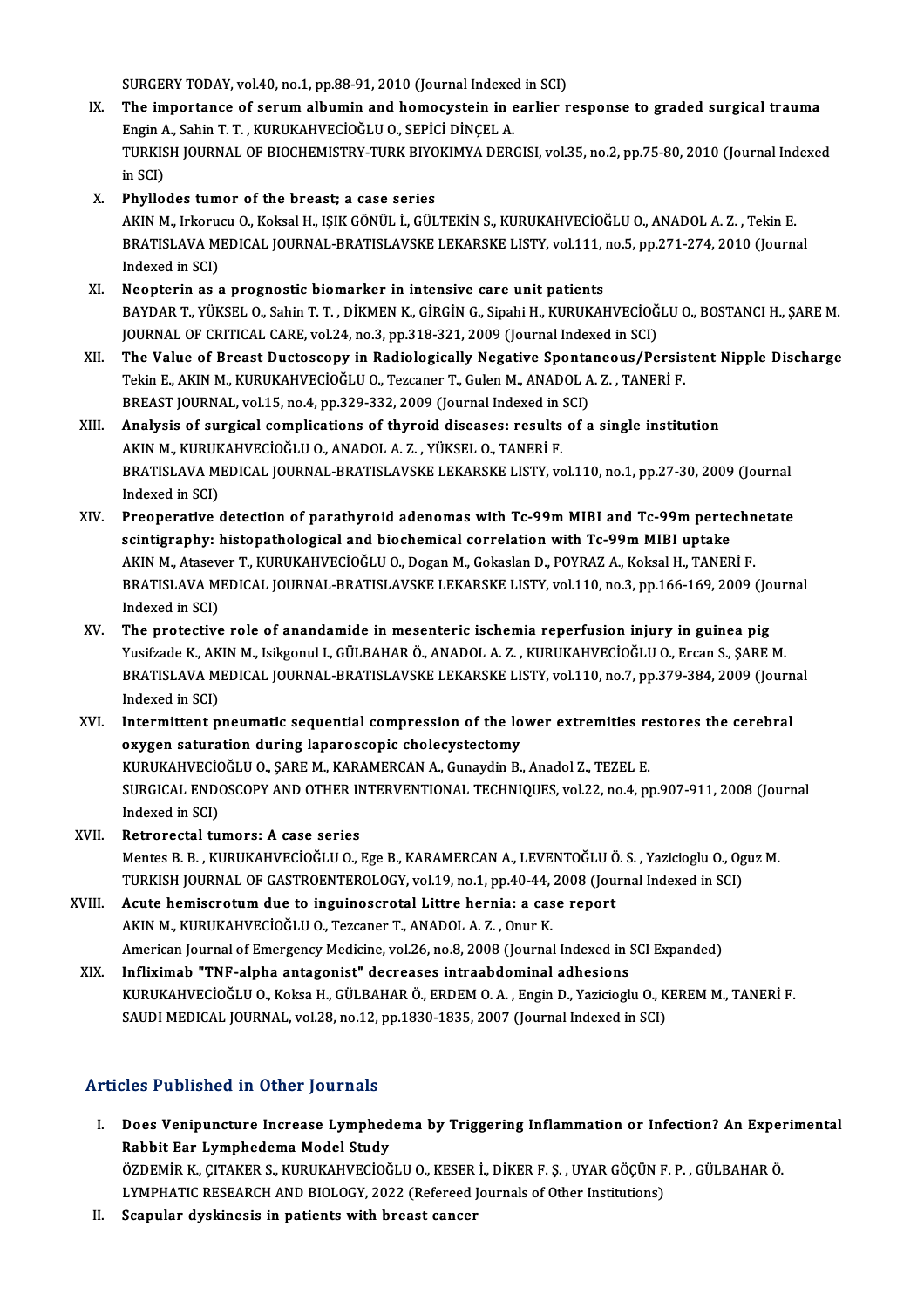ACETN.,GÜZELN.A. ,KESERİ.,KURUKAHVECİOĞLUO. ACET N., GÜZEL N. A. , KESER İ., KURUKAHVECİOĞLU O.<br>Annals of Medical Research, 2020 (Refereed Journals of Other Institutions)<br>Seanular dyakinesis in patients with breast sansar Annals of Medis III. Scapular dyskinesis in patients with breast cancer Annals of Medical Research Acet N., KESER İ., GÜZEL N. A., KURUKAHVECİOĞLU O. Annals of Medical Research, 2020 (Refereed Journals)<br>Scapular dyskinesis in patients with breast canc<br>Acet N., KESER İ., GÜZEL N. A. , KURUKAHVECİOĞLU O.<br>Annals of Medical Bessarsh vol 27. no 9. nn 2211.2211 Scapular dyskinesis in patients with breast cancer Annals of Medical Research<br>Acet N., KESER İ., GÜZEL N. A. , KURUKAHVECİOĞLU O.<br>Annals of Medical Research, vol.27, no.9, pp.2311-2318, 2020 (Refereed Journals of Other Ins Acet N., KESER İ., GÜZEL N. A. , KURUKAHVECİOĞLU O.<br>Annals of Medical Research, vol.27, no.9, pp.2311-2318, 2020 (Refereed Journals of Other Institutions)<br>IV. A Rarely Encountered Benign Proliferative Lesion of the Bre Annals of Medical Rese<br>A Rarely Encountere<br>Hyperplasia (PASH)<br>AKIN M. Karabasak H A Rarely Encountered Benign Proliferative Lesion of the Breast: Pset<br>Hyperplasia (PASH)<br>AKIN M., Karabacak H., Yilmaz G., Yavuz A., Nasirov M., KURUKAHVECİOĞLU O.<br>CAZI MEDICAL JOUPNAL .val 38 no 2 np 90 92 2017 (Journal In Hyperplasia (PASH)<br>AKIN M., Karabacak H., Yilmaz G., Yavuz A., Nasirov M., KURUKAHVECİOĞLU O.<br>GAZI MEDICAL JOURNAL, vol.28, no.2, pp.90-92, 2017 (Journal Indexed in ESCI) AKIN M., Karabacak H., Yilmaz G., Yavuz A., Nasirov M., KURUKAHV<br>GAZI MEDICAL JOURNAL, vol.28, no.2, pp.90-92, 2017 (Journal Ind<br>V. Gallbladder Injury During Percutaneous Nephrolithotomy<br>Kezan B. Vidiz A. Kurukohuesiağlu O GAZI MEDICAL JOURNAL, vol.28, no.2, pp.90-92, 2<br>Gallbladder Injury During Percutaneous Ne<br>Kozan R., Yıldız A., Kurukahvecioğlu O., Bayram O.<br>Southern Clinics of Istanbul Eurosia vol.27, no.2, 1 Gallbladder Injury During Percutaneous Nephrolithotomy<br>Kozan R., Yıldız A., Kurukahvecioğlu O., Bayram O.<br>Southern Clinics of Istanbul Eurasia, vol.27, no.2, pp.165-168, 2016 (Refereed Journals of Other Institutions)<br>ASSES Kozan R., Yıldız A., Kurukahvecioğlu O., Bayram O.<br>Southern Clinics of Istanbul Eurasia, vol.27, no.2, pp.165-168, 2016 (Refereed Journals of Otl<br>VI. ASSESSMENTO OF DNA DAMAGE IN BENIGN AND MALIGNANT BREAST TUMOURS<br>SAHIN T Southern Clinics of Istanbul Eurasia, vol.27, no.2, pp.165-168, 2016 (Refereed Journals of Other Institutions)<br>ASSESSMENTO OF DNA DAMAGE IN BENIGN AND MALIGNANT BREAST TUMOURS<br>ŞAHİN T. T. , ÜNDEĞER BUCURGAT Ü., KURUKAHVECİ AS<br>SA<br>N. ŞAHİN T. T. , ÜNDEĞER BUCURGAT Ü., KURUKAHVECİOĞLU O., YÜKSEL O., BOSTANCI H., TEKİN E. H. , BAŞARAN A.<br>N.<br>The FABAD Journal of Pharmaceutical Sciences, vol.34, no.3, pp.145-152, 2009 (Other Refereed National Journals)<br>Lef N.<br>The FABAD Journal of Pharmaceutical Sciences, vol.34, no.3, pp.145-152, 2009 (Other Ref<br>VII. Left Paraduodenal Hernia Caused by a Peritoneal Membrane: Report of a Case<br>AKIN M., KURUKAHVECİOĞLU O., BOSTANCI H., ANADOL A. The FABAD Journal of Pharmaceutical Sciences, vol.34, no.3, pp.145-152, 2009 (Other Refereed National Journals) Left Paraduodenal Hernia Caused by a Peritoneal Membrane: Report of a Case<br>AKIN M., KURUKAHVECİOĞLU O., BOSTANCI H., ANADOL A. Z. , TANERİ F.<br>ERCIYES MEDICAL JOURNAL, vol.1, pp.29-32, 2009 (Refereed Journals of Other Insti VIII. A new perspective for pilonidal sinus disease and its treatment<br>ANADOL A. Z., TEZEL E., Bostanci H., Azili C., KURUKAHVECİOĞLU O. ERCIYES MEDICAL JOURNAL, vol.1, pp.29-32, 2009 (Refereed Journa<br>A new perspective for pilonidal sinus disease and its treatm<br>ANADOL A. Z. , TEZEL E., Bostancı H., Azılı C., KURUKAHVECİOĞLU O.<br>Marmara Medical Journal (elekt Marmara Medical Journal (elektronik), no.22, pp.85-89, 2009 (Other Refereed National Journals) IX. Left Paraduodenal Hernia Caused by a Peritoneal... AKIN M., KURUKAHVECİOĞLU O., BOSTANCI H., ANADOL A. Z., TANERİ F. Left Paraduodenal Hernia Caused by a Peritoneal...<br>AKIN M., KURUKAHVECİOĞLU O., BOSTANCI H., ANADOL A. Z. , TANERİ F.<br>ERCIYES MEDICAL JOURNAL, no.1, pp.29, 2009 (Other Refereed National Journals)<br>Bilonidal Sinüs Hastalığı X. Pilonidal Sinüs Hastalığı ve Tedavisine Yeni Bir Bakış ERCIYES MEDICAL JOURNAL, no.1, pp.29, 2009 (Other Refereed Natio<br>Pilonidal Sinüs Hastalığı ve Tedavisine Yeni Bir Bakış<br>TEZEL E., BOSTANCI H., Azılı C., KURUKAHVECİOĞLU O., ANADOL A. Z.<br>Marmara Madical Jaurnal (alaktranik) Marmara Medical Journal (elektronik), vol.22, no.1, pp.85-89, 2009 (Other Refereed National Journals) TEZEL E., BOSTANCI H., Azılı C., KURUKAHVECİOĞLU O., ANADOL A. Z.<br>Marmara Medical Journal (elektronik), vol.22, no.1, pp.85-89, 2009 (Other Refereed National Journals)<br>XI. Assessment of DNA damage in peripheral blood lymph Marmara Medical Journal (elekt<br>Assessment of DNA damage<br>malignant thyroid disorders<br><sup>Theložor II</sup>, Sebin T.T., VÜKSEL Assessment of DNA damage in peripheral blood lymphocytes from patients with ben<br>malignant thyroid disorders<br>Ündeğer Ü., Şahin T. T. , YÜKSEL O., BOSTANCI H., KURUKAHVECİOĞLU O., TANERİ F., Başaran N.<br>Hasattana University J malignant thyroid disorders<br>Ündeğer Ü., Şahin T. T. , YÜKSEL O., BOSTANCI H., KURUKAHVECİOĞLU O., TANERİ F., Başaran N.<br>Hacettepe University Journal of the Faculty of Pharmacy, vol.28, no.1, pp.1-14, 2008 (Refereed Journal Ündeğer Ü., Ş<br>Hacettepe Ur<br>Institutions)<br>Assement Hacettepe University Journal of the Faculty of Pharmacy, vol.28, no.1, pp.1-14, 2008 (Refereed Journals of Other<br>Institutions)<br>XII. Assesment of DNA damage in peripheral blood lymphocytes from patients with benign and mali Institutions)<br>Assesment of DNA<br>thyroid disorders<br>ünnečen pucunca Assesment of DNA damage in peripheral blood lymphocytes from patients with benign and malignant<br>thyroid disorders<br>ÜNDEĞER BUCURGAT Ü., ŞAHİN T. T. , YÜKSEL O., BOSTANCI H., KURUKAHVECİOĞLU O., TANERİ F., BAŞARAN A. N.<br>Hast thyroid disorders<br>ÜNDEĞER BUCURGAT Ü., ŞAHİN T. T. , YÜKSEL O., BOSTANCI H., KURUKAHVECİOĞLU O., TANERİ F., BAŞAR<br>Hacettepe University Journal of Faculty of Pharmacy, vol.28, no.1, pp.1-14, 2008 (Other Refereed National<br>Jo ÜNDEĞER<br>Hacettepe<br>Journals)<br>Zenker D Hacettepe University Journal of Faculty of Pharmacy, vol.28, no.1, pp.1-14, 2008 (Other Refereed National<br>Journals)<br>XIII. Zenker Divertikülü: Vaka Serisi AKINM.,ANADOLA.Z. ,KURUKAHVECİOĞLUO.,BOSTANCIH.,TEZEL E.,ÇİFTERS.Ç. Zenker Divertikülü: Vaka Serisi<br>AKIN M., ANADOL A. Z. , KURUKAHVECİOĞLU O., BOSTANCI H., TEZEL E., ÇİFT<br>Yeni tıp dergisi, vol.25, no.2, pp.86, 2008 (Other Refereed National Journals)<br>Onerasyon Sırasında Tesnit Edilen Bekla AKIN M., ANADOL A. Z. , KURUKAHVECİOĞLU O., BOSTANCI H., TEZEL E., ÇİFTER S. Ç.<br>Yeni tıp dergisi, vol.25, no.2, pp.86, 2008 (Other Refereed National Journals)<br>XIV. Operasyon Sırasında Tespit Edilen Beklenmedik Bir Tip Yeni tıp dergisi, vol.25, no.2, pp.86, 2008 (Other Refereed N.<br>Operasyon Sırasında Tespit Edilen Beklenmedik Bir<br>KURUKAHVECİOĞLU O., BOSTANCI H., ŞAHİN T. T. , ŞARE M.<br>Ceri Medicel Journal vol.19, no.1, np.41,44,2008 (Othe Operasyon Sırasında Tespit Edilen Beklenmedik Bir Tip 1 Mirizzi Sendromu<br>KURUKAHVECİOĞLU O., BOSTANCI H., ŞAHİN T. T. , ŞARE M.<br>Gazi Medical Journal, vol.19, no.1, pp.41-44, 2008 (Other Refereed National Journals)<br>Petentia KURUKAHVECİOĞLU O., BOSTANCI H., ŞAHİN T. T. , ŞARE M.<br>Gazi Medical Journal, vol.19, no.1, pp.41-44, 2008 (Other Refereed National Journals)<br>XV. Potential benefit of oral calcium/vitamin d administration for prevention of Gazi Medical Journal, vol.19, no.1, pp.41-44, 2008 (Other Refereed National Journals) Potential benefit of oral calcium/vitamin d administration for prevention of sy<br>hypocalcemia after total thyroidectomy<br>KURUKAHVECİOĞLU O., KARAMERCAN A., AKIN M., TEZEL E., Ege B., TANERİ F., ONUK E.<br>Endegrine Pequlations hypocalcemia after total thyroidectomy<br>KURUKAHVECİOĞLU O., KARAMERCAN A., AKIN M., TEZEL E., Ege B., TANERİ F., ONUK E.<br>Endocrine Regulations, vol.41, no.1, pp.35-39, 2007 (Refereed Journals of Other Institutions)<br>Fight vo KURUKAHVECİOĞLU O., KARAMERCAN A., AKIN M., TEZEL E., Ege B., TANERİ F., ONUK<br>Endocrine Regulations, vol.41, no.1, pp.35-39, 2007 (Refereed Journals of Other Instit<br>XVI. Eight-year experience of inguinal hernias repair: A Endocrine Regulations, vol.41, no.1, pp.35-39, 2007 (Refereed Journals of Other Institution<br>Eight-year experience of inguinal hernias repair: A series of 1540 patients<br>KURUKAHVECİOĞLU O., KARAMERCAN A., Tezcaner T., Azili Eight-year experience of inguinal hernias repair: A series of 1540 patients<br>KURUKAHVECİOĞLU O., KARAMERCAN A., Tezcaner T., Azili C., ERSOY D. E. , Ferahköşe Z.<br>Gazi Medical Journal, vol.17, no.4, pp.213-215, 2006 (Referee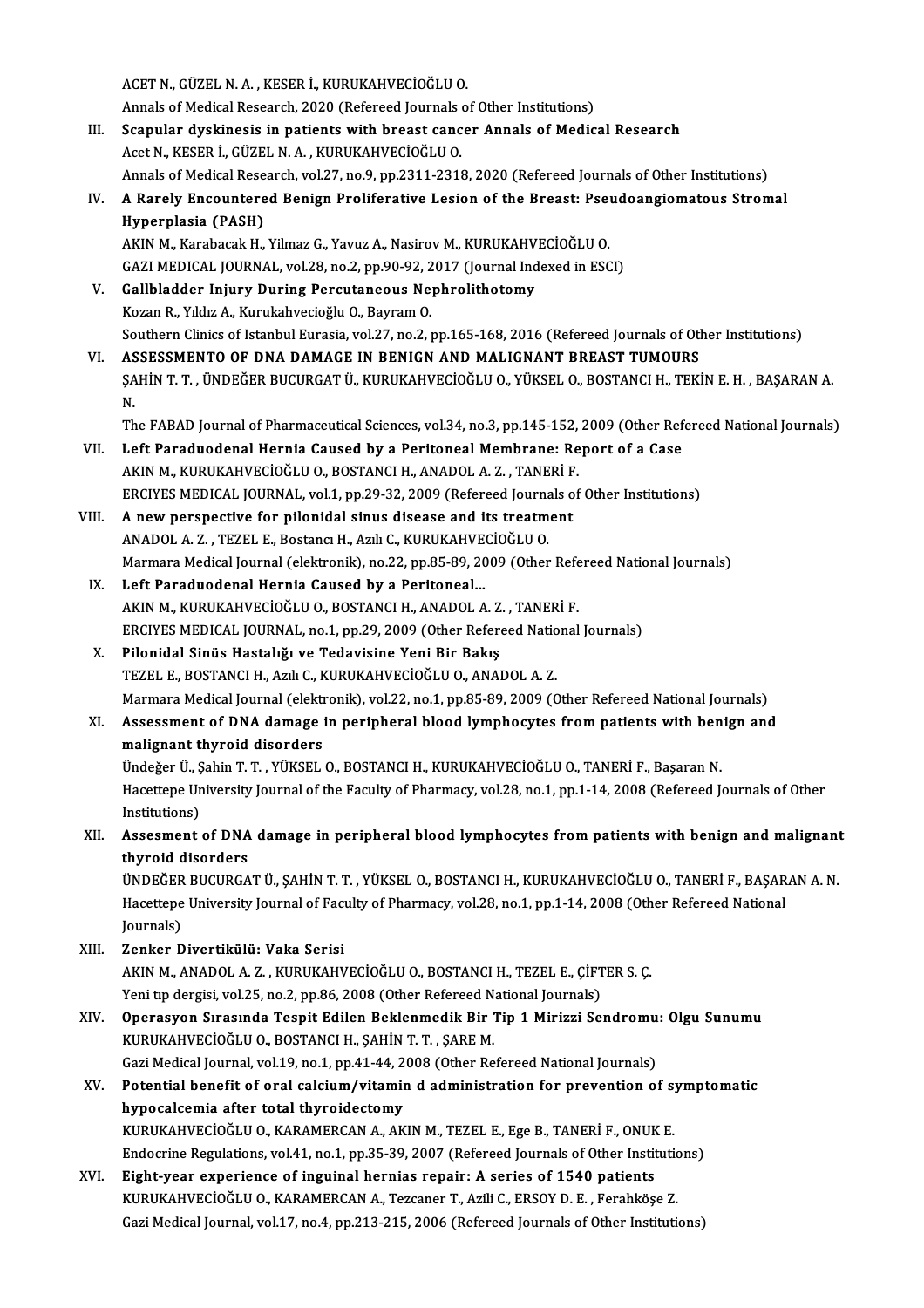## Books&Book Chapters

I. GENEL CERRAHİ PRATİK REHBERİ Cerrahide Anamnez ve Muayene Yöntemleri TEZEL E.,KURUKAHVECİOĞLUO.,KozanR.,BOSTANCIH.,DİKMENK.,YAVUZA.,GÖBÜTH. Akademisyen,Ankara,2020

# Akademisyen, Ankara, 2020<br>Refereed Congress / Symposium Publications in Proceedings

- efereed Congress / Symposium Publications in Pr<br>I. Meme Kanseri Hastalarında RET G691S Polimorfizmi I. Meme Kanseri Hastalarında RET G691S Polimorfizmi<br>TAŞKAN T., Noori F., Karaman N., KURUKAHVECİOĞLU O., GÖNENÇA. Meme Kanseri Hastalarında RET G691S Polimorfizmi<br>TAŞKAN T., Noori F., Karaman N., KURUKAHVECİOĞLU O., GÖNENÇ A.<br>Uluslararası Biyokimya Kongresi 2021 // 32. Ulusal Biyokimya Kongresi, Gaziantep, Turkey, 27 - 30 October 2021 TAŞKA<br>Uluslar<br>vol.46 Uluslararası Biyokimya Kongresi 2021 // 32. Ulusal Biyokimya Kongresi, Gaziantep<br>vol.46<br>II. Evaluation of Serum Death Receptor 4 and CCL5 Levels in Breast Cancer<br>Demirdöğen K.K., TASKAN T. Noori E. Karaman N. KUBUKAHVECİQĞ vol.46<br><mark>Evaluation of Serum Death Receptor 4 and CCL5 Levels in Breast Cancer</mark><br>Demirdöğen K. K. , TAŞKAN T., Noori F., Karaman N., KURUKAHVECİOĞLU O., GÖNENÇ A.<br>12th International Sumnosium en Pharmaseutisal Ssienses (ISOP Evaluation of Serum Death Receptor 4 and CCL5 Levels in Breast Cancer<br>Demirdöğen K. K. , TAŞKAN T., Noori F., Karaman N., KURUKAHVECİOĞLU O., GÖNENÇ A.<br>13th International Symposium on Pharmaceutical Sciences (ISOPS), Ankar Demirdöğen K. K., TAŞKAN T., Noori F., Karaman N., KURUKAHVECİ<br>13th International Symposium on Pharmaceutical Sciences (ISOPS),<br>III. Brain-Derived Neurotrophic Factor Levels in Breast Cancer<br>TASKAN T. KUBUKAHVECİQĞI H.O. K 13th International Symposium on Pharmaceutical Sciences (ISOPS), A<br>Brain-Derived Neurotrophic Factor Levels in Breast Cancer<br>TAŞKAN T., KURUKAHVECİOĞLU O., Karaman N., Noori F., GÖNENÇ A.<br>12th International Symposium on Ph Brain-Derived Neurotrophic Factor Levels in Breast Cancer<br>TAŞKAN T., KURUKAHVECİOĞLU O., Karaman N., Noori F., GÖNENÇ A.<br>13th International Symposium on Pharmaceutical Sciences (ISOPS), Ankara, Turkey, 22 June 2021<br>Mama Ka TAŞKAN T., KURUKAHVECİOĞLU O., Karaman N., Noori F., GÖNENÇ A.<br>13th International Symposium on Pharmaceutical Sciences (ISOPS), Ankara, Turkey, 22 June 2021<br>IV. Meme Kanseri İlişkili Lenfödemi Olan Erkek Hastaların Dem 13th International Symposit<br>Meme Kanseri İlişkili Lei<br>İncelenmesi: Vaka Serisi<br>SAKIZI LEPDAL E. HASPOL Meme Kanseri İlişkili Lenfödemi Olan Erkek Hastaların Demografik ve Klinik Özel<br>İncelenmesi: Vaka Serisi<br>SAKIZLI ERDAL E., HASPOLAT M., ERTÜRK B., ÖZDEMİR K., KURUKAHVECİOĞLU O., KESER İ.<br>8 Hiyasi Eiwetereni ve Pehebilites İncelenmesi: Vaka Serisi<br>SAKIZLI ERDAL E., HASPOLAT M., ERTÜRK B., ÖZDEMİR K., KURUKAHVI<br>8. Ulusal Fizyoterapi ve Rehabilitasyon Kongresi, Turkey, 08 May 2021<br>Serum TRAH, ve DRE dürevlerinin meme kanseri, bestalarında SAKIZLI ERDAL E., HASPOLAT M., ERTÜRK B., ÖZDEMİR K., KURUKAHVECİOĞLU O., KESER İ<br>8. Ulusal Fizyoterapi ve Rehabilitasyon Kongresi, Turkey, 08 May 2021<br>V. Serum TRAIL ve DR5 düzeylerinin meme kanseri hastalarında değerlend
- 8. Ulusal Fizyoterapi ve Rehabilitasyon Kongresi, Turkey, 08 May 2021<br>V. Serum TRAIL ve DR5 düzeylerinin meme kanseri hastalarında değerlendirilmesi<br>Demirdöğen K. K. , TAŞKAN T., Noori F., KURUKAHVECİOĞLU O., GÖNENÇ A. Serum TRAIL ve DR5 düzeylerinin meme kanseri hastalarında değerlendirilmesi<br>Demirdöğen K. K. , TAŞKAN T., Noori F., KURUKAHVECİOĞLU O., GÖNENÇ A.<br>31. Ulusal Biyokimya Kongresi (UBK 2020) ( Sanal Kongre), Ankara, Turkey, 18
- VI. Meme Kanserinde Bir Nörotrofik Faktör: Neurturin 31. Ulusal Biyokimya Kongresi (UBK 2020) ( Sanal Kongre), Ankara, '<br>Meme Kanserinde Bir Nörotrofik Faktör: Neurturin<br>TAŞKAN T., Noori F., Karaman N., KURUKAHVECİOĞLU O., GÖNENÇ A.<br>21. Ulusal Bikomya Kongresi (UBK 2020) (Sa 31.UlusalBikomyaKongresi (UBK2020) (SanalKongre),Ankara,Turkey,18 -20December 2020 TAŞKAN T., Noori F., Karaman N., KURUKAHVECİOĞLU O., GÖNENÇ A.<br>31. Ulusal Bikomya Kongresi (UBK 2020) (Sanal Kongre), Ankara, Turkey, 18 - 20 December 2020<br>VII. The Predictive Value of Visual Evaluation and Quantitativ
- 31. Ulusal Bikomya Kongresi (UBK 2020) (Sanal Kongre),<br>The Predictive Value of Visual Evaluation and Quan<br>Node Metastasis on FDG PET/MRI in Breast Cancer<br>AYDOS U. ATAV L.Ö. KURUKAHVECIOČLU O. AKDEMIR Ü The Predictive Value of Visual Evaluation and Quantitative Metabolic Parameters for Axillary Lympl<br>Node Metastasis on FDG PET/MRI in Breast Cancer<br>AYDOS U., ATAY L. Ö. , KURUKAHVECİOĞLU O., AKDEMİR Ü. Ö. , UYAR GÖÇÜN F. P. Node Metastasis on FDG PET/MRI in Breast Cancer<br>AYDOS U., ATAY L. Ö. , KURUKAHVECİOĞLU O., AKDEMİR Ü. Ö. , UYAR GÖÇÜN F. P. , GÜLBAHAR ATEŞ S., ŞEKER K.,<br>ÇİFTER S. Ç.

Annual Congress of the European Association of Nuclear Medicine, 22 October 2020, vol.47, pp.216

CİFTER S. Ç.<br>Annual Congress of the European Association of Nuclear Medicine, 22 October 2020, vol.47, pp.216<br>VIII. Meme Kanserinde Primer Evrelemede 18F-FDG PET/MR: Primer Tümör ve Uzak Metastaz Tipi Arası<br>İlişkinin Değer Annual Congress of the Europ<br>Meme Kanserinde Primer I<br>İlişkinin Değerlendirilmesi<br>AYDOS IL CÜLBAHAR ATES S Meme Kanserinde Primer Evrelemede 18F-FDG PET/MR: Primer Tümör ve Uzak Metastaz Tipi Arası<br>İlişkinin Değerlendirilmesi<br>AYDOS U., GÜLBAHAR ATEŞ S., KURUKAHVECİOĞLU O., AKDEMİR Ü. Ö. , UYAR GÖÇÜN F. P. , ŞEKER K., ATAY L. Ö.

İlişkinin Değerlendirilmesi<br>AYDOS U., GÜLBAHAR ATEŞ S., KURUKAHVECİOĞLU O., AKDEMİR Ü.<br>ÇİFTER S. Ç.<br>32. Ulusal Nükleer Tıp Kongresi, 20 November 2020, vol.6, pp.40-41 AYDOS U., GÜLBAHAR ATEŞ S., KURUKAHVECİOĞLU O., AKDEMİR Ü. Ö., UYAR GÖÇÜN F. P., ŞEKER K., ATAY L. Ö.,

- CIFTER S. C.<br>32. Ulusal Nükleer Tıp Kongresi, 20 November 2020, vol.6, pp.40-41<br>IX. F-18 FDG PET/MRI IN PRIMARY STAGING OF BREAST CANCER: THE RELATIONSHIPS BETWEEN<br>IMAGING RARAMETERS OF RRIMARY TIMOR AND DISTANT METAST 32. Ulusal Nükleer Tip Kongresi, 20 November 2020, vol.6, pp.40-41<br>F-18 FDG PET/MRI IN PRIMARY STAGING OF BREAST CANCER: THE RELA<br>IMAGING PARAMETERS OF PRIMARY TUMOR AND DISTANT METASTASES<br>AYDOS U. ATAY L.Ö., KURUKAHVECİQÖ F-18 FDG PET/MRI IN PRIMARY STAGING OF BREAST CANCER: THE RELATIONSHIPS BETW.<br>IMAGING PARAMETERS OF PRIMARY TUMOR AND DISTANT METASTASES<br>AYDOS U., ATAY L. Ö. , KURUKAHVECİOĞLU O., AKDEMİR Ü. Ö. , Gocun P. U. , Ates S. G. , IMAGING PARAMETERS OF PRIMARY TUMOR AND DISTANT M<br>AYDOS U., ATAY L. Ö. , KURUKAHVECİOĞLU O., AKDEMİR Ü. Ö. , Gocun<br>SNMMI Annual Meeting, ELECTR NETWORK, 11 - 14 July 2020, vol.61<br>Quality of Life and Brablams After Braast C AYDOS U., ATAY L. Ö., KURUKAHVECİOĞLU O., AKDEMİR Ü. Ö., Gocun P. U., Ates S. G., Sek<br>SNMMI Annual Meeting, ELECTR NETWORK, 11 - 14 July 2020, vol.61<br>X. Quality of Life and Problems After Breast Cancer Surgery A Prospectiv
- SNMMI Annual Meeting, ELECTR NETWORK, 11 14 July 2020, vol.61<br>Quality of Life and Problems After Breast Cancer Surgery A Prospective Study<br>GÜLER DEMİR S., BULUT H., KURUKAHVECİOĞLU O., KARABULUT E., DAL Ü., ÖZHAN ELBAŞ H Quality of Life and Problems After Breast Cancel<br>GÜLER DEMIR S., BULUT H., KURUKAHVECIOĞLU O.,<br>Breast Cancer Conference, 10 - 12 November 2016<br>Determining the effect of effected side on join GÜLER DEMİR S., BULUT H., KURUKAHVECİOĞLU O., KARABULUT E., DAL Ü., ÖZHAN ELBAŞ H. N. , TEKİN E. H.<br>Breast Cancer Conference, 10 - 12 November 2016<br>XI. Determining the effect of affected side on joint limitation anxiety de
- **Breast (**<br>Determ<br>cancer<br>HASPOI Determining the effect of affected side on<br>cancer<br>HASPOLAT M., KESER İ., KURUKAHVECİOĞLU O.<br>International Istanbul Breast Cancer Conference cancer<br>International Istanbul Breast Cancer Conference, 10 - 12 November 2016<br>International Istanbul Breast Cancer Conference, 10 - 12 November 2016

XII. Modifiye radikal mastektomi sonrası erken dönemde başlanan manuel terapinin omuz mobilitesi ağrı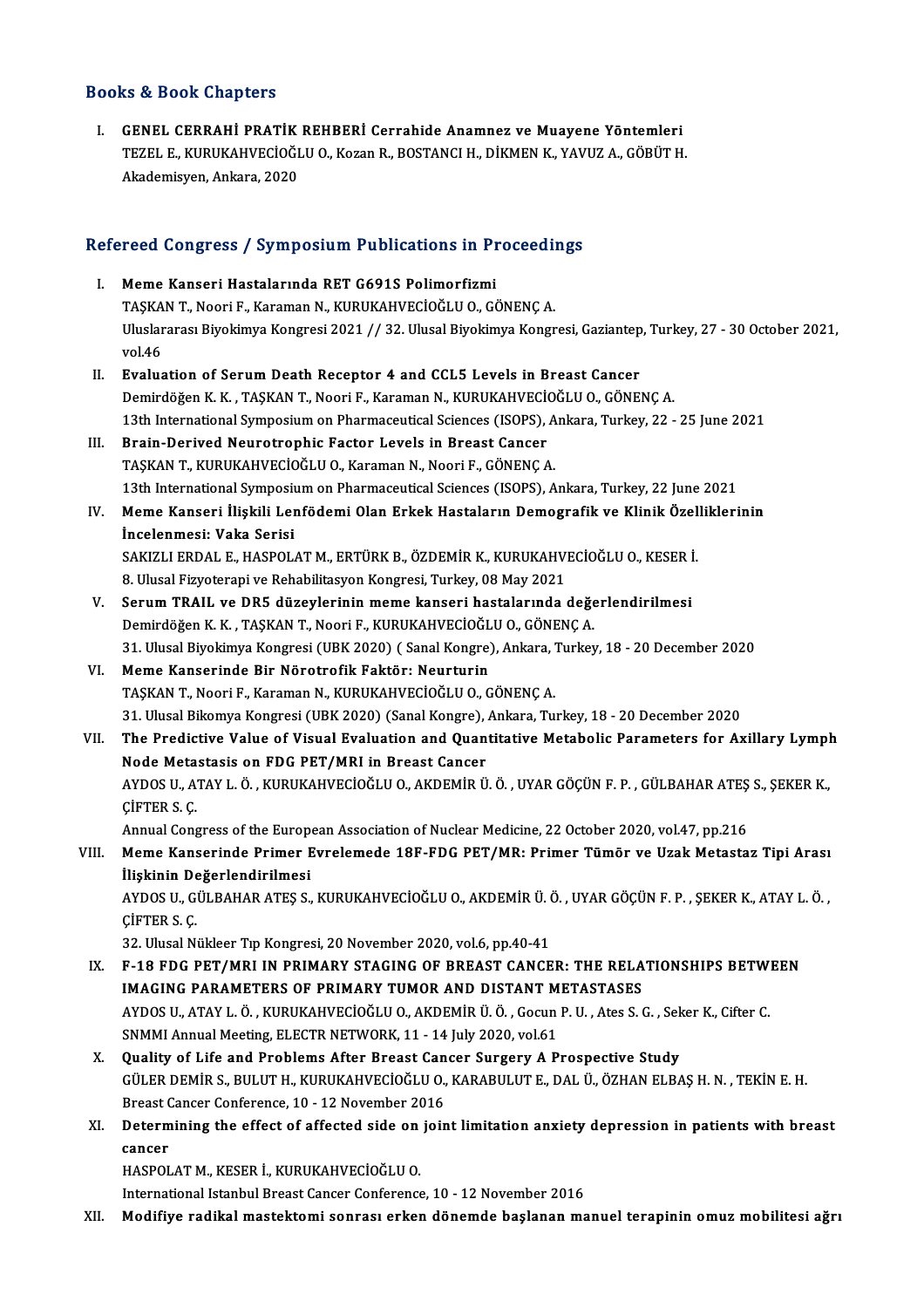|        | ve fonksiyonu üzerine etkisi Pilot çalışma                                                                     |
|--------|----------------------------------------------------------------------------------------------------------------|
|        | Acet N., GÜZEL N. A., KESER İ., KURUKAHVECİOĞLU O.                                                             |
|        | 16. Fizyoterapide Gelişmeler Kongresi, 21 - 24 April 2016                                                      |
| XIII.  | Perkütan Nefrolitotomi Sırasında Gelişen Safra Kesesi Yaralanması                                              |
|        | KOZAN R., YILDIZ A., KURUKAHVECİOĞLU O., BAYRAM O.                                                             |
|        | 20. Ulusal Cerrahi Kongresi, Turkey, 13 - 17 April 2016                                                        |
| XIV.   | Erken evre meme kanseri hastalarında sentinel lenf nodu: Frozen ve parafin sonuçlarının                        |
|        | karşılaştırılması 55 hasta.                                                                                    |
|        | TURHAN V. B., ÇETİNKAYA G., Nasirov M., DİKMEN K., ÇİFTER S. Ç., KURUKAHVECİOĞLU O.                            |
|        | 20. Ulusal Cerrahi kongresi, Turkey, 13 - 17 April 2016                                                        |
| XV.    | Mikropapiller Tiroid Karsinomlarında Santral Lenf Nodu Metastaz Sıklığı                                        |
|        | KURUKAHVECİOĞLU O., DİKMEN K., BOSTANCI H., AKIN M., TANERİ F.                                                 |
|        | 20. Ulusal Cerrahi Kongresi, Antalya, Turkey, 13 - 17 April 2016                                               |
| XVI.   | Oxidative stress and liver injury in chronic cholelithiasis                                                    |
|        | Çeber G., ENGİN A. B., KURUKAHVECİOĞLU O., GÜLBAHAR Ö., UYAR GÖÇÜN F. P., Engin A.                             |
|        | 9. Türk Toksikoloji Derneği Kongresi - TurkHelTOX 2015, Turkey, 21 - 24 October 2015                           |
| XVII.  | Granülomatöz Mastit Tanı ve Tedavi Seçenekleri                                                                 |
|        | AKIN M., KARABACAK H., ALKAN A., KURUKAHVECİOĞLU O., KOZAN R., GÜLTEKİN S., YILMAZ G.                          |
|        | 18. Ulusal Cerrahi Kongresi, Turkey, 23 - 27 May 2012                                                          |
| XVIII. | The role of Neopterin as a Biomarker in Human Breast and Thyroid Cancers                                       |
|        | ŞAHİN T. T. , GİRGİN G., BOSTANCI H., PALABIYIK Ş. S. , YÜKSEL O., KURUKAHVECİOĞLU O., TANERİ F., TEKİN E. H., |
|        | <b>BAYDAR T.</b>                                                                                               |
|        | 15. International Symposium on Pteridines and Folates, Antalya, Turkey, 9 - 13 May 2012                        |
| XIX.   | Evaluation of Neopterin Levels in Intensive Care Unit Patients with Septic and Non-septic<br>Complications     |
|        | ŞAHİN T. T., GİRGİN G., BOSTANCI H., SİPAHİ H., DİKMEN K., YÜKSEL O., KURUKAHVECİOĞLU O., ŞARE M., BAYDAR      |
|        | T.                                                                                                             |
|        | 15. International Symposium on Pteridines and Folates, Antalya, Turkey, 9 - 13 May 2012                        |
| XX.    | Idiyopatik Granülomatöz Mastit 47 Hastanın Tanı ve Tedavisi                                                    |
|        | AKIN M., KARABACAK H., KURUKAHVECİOĞLU O., ALKAN A., TEKİN E., KOZAN R.                                        |
|        | 11. Ulusal Meme Hastalıkları Kongresi, Turkey, 5 - 09 October 2011                                             |
| XXI.   | Nodüler Guatr ile Birlikte Olan Tiroid Hemiagenezisi                                                           |
|        | AKIN M., KOZAN R., SOYDAN S., KURUKAHVECİOĞLU O., ANADOL A. Z., TANERİ F.                                      |
|        | 5. Ulusal Endokrin Cerrahi Kongresi, Turkey, 24 - 27 April 2011                                                |
| XXII.  | Pektoral Kasın İntramusküler Miksoması                                                                         |
|        | AKIN M., GÜRLER Z., KOZAN R., KURUKAHVECİOĞLU O., KARABACAK H., ÇİFTER S. Ç.                                   |
|        | 17. Ulusal Cerrahi Kongresi, Turkey, 26 - 29 May 2010                                                          |
| XXIII. | Memenin primer nöroendokrin tümörü.                                                                            |
|        | AKIN M., KURUKAHVECİOĞLU O., DİKMEN K., KÖKSAL H., ONUK E.                                                     |
|        | 3. Genel Cerrahide Güncel Yaklaşımlar Toplantısı, Turkey, 5 - 08 March 2009                                    |
| XXIV.  | Gastrointestinal stromal tumors: Four year experience of a center.                                             |
|        | DİKMEN K., IŞIK GÖNÜL İ., ANADOL A. Z., AKIN M., KURUKAHVECİOĞLU O., KEREM M., TEZEL E., DURSUN A.             |
|        | 18th International Postgraduate Course Of The International Association Of Surgeons, Gastroenterologists and   |
|        | Oncologists, 8 - 11 October 2008                                                                               |
| XXV.   | Assessment of DNA damage by the alkaline comet assay in thyroid and breast cancer patients                     |
|        | Sahin T., Uendeger U., YÜKSEL O., KURUKAHVECİOĞLU O., BOSTANCI H., Dikmen K., TANERİ F., Tekin E., Basaran N.  |
|        | 45th Congress of the European-Societies-of-Toxicology, Rhodes, Greece, 5 - 08 October 2008, vol.180            |
| XXVI.  | Effects of high energy on colonic anastomosis and oxidative status in malnutrition                             |
|        | YÜKSEL O., KURUKAHVECİOĞLU O., GÜLBAHAR Ö., ŞAHİN T. T. , DİKMEN K., BOSTANCI H., Oğuz M.                      |
|        | 30th Congress of ESPEN, Florence, Italy, 13 - 16 September 2008                                                |
| XXVII. | Ratlarda Normotermik İskemi-Reperfüzyon Sonucu Gelişen Akut Pankreatitte L-Arginin Kullanımının                |
|        |                                                                                                                |